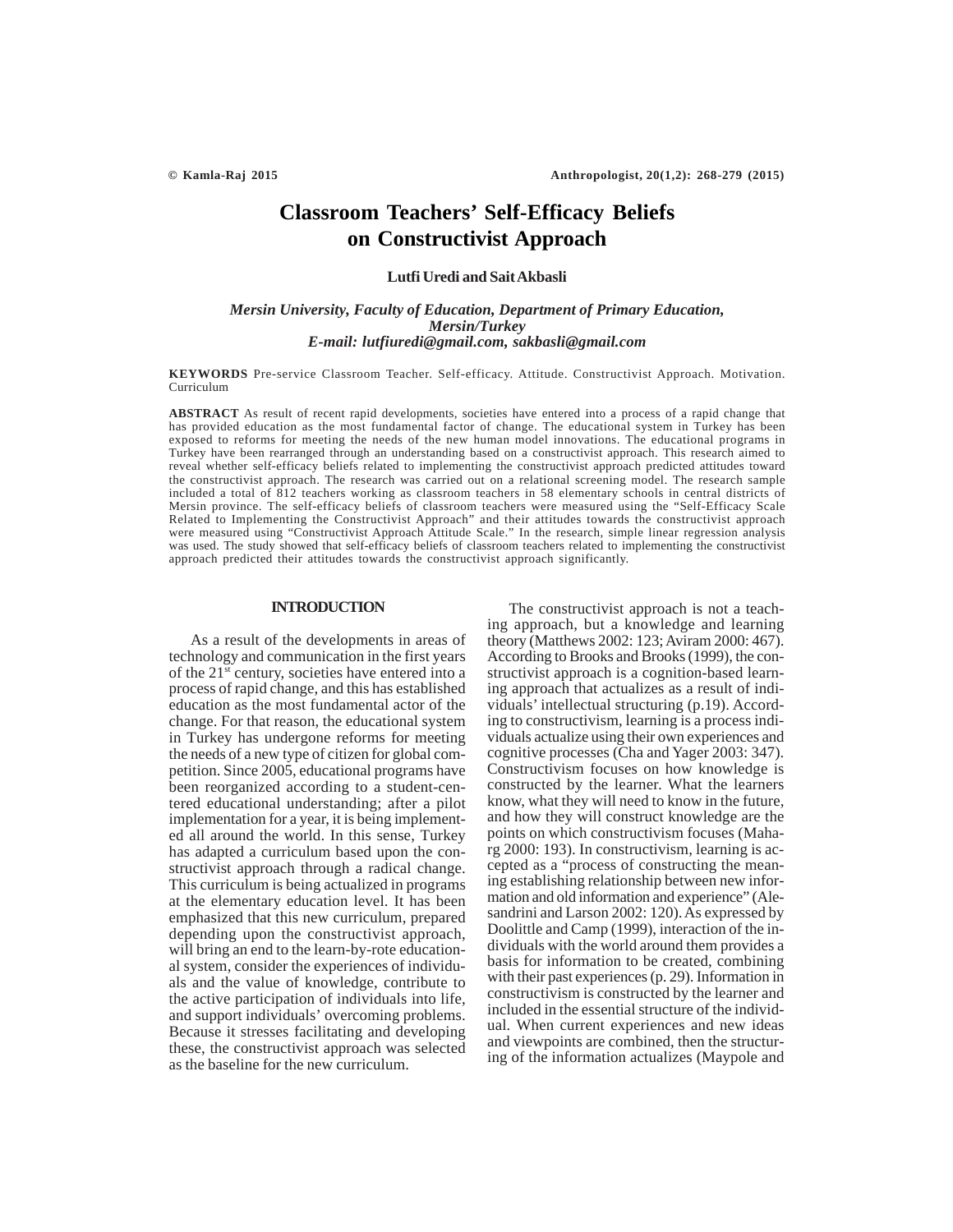#### ATTITUDE AND CONSTRUCTIVIST APPROACH 269

Davies 2001: 61). In this sense, it is noticed that a versatile viewpoint and the consideration that a question can have more than one answer dominate in contrast to one-way and one-viewpoint learning theories in which one question has only one answer (Can 2004). For that reason, learning depends upon learners' ability to understand, interpret the information, and develop their own viewpoints, recognizing different viewpoints and defending the viewpoints they developed (Alkan et al. 1995: 47).

One of the implicit purposes of a curriculum created according to the constructivist approach is to increase students' self-efficacy. For individuals to produce information, be active during the learning process, and use their capacity and ability to solve problems is necessary, and the self-efficacy of individuals is an important factor for using and obtaining information (Çetin 2009: 136). Self-efficacy belief is one of the fundamental concepts of Bandura's Social Learning Theory. According to Bandura (1994), individuals' motivations, their responses to events, and their actions depend on what they believe rather than what is real. In this sense, comprehending the self-efficacy belief helps determining what individuals can do with the ability and knowledge they have (p.73). According to Bandura (1994), self-efficacy belief includes the beliefs about one's abilities to perform at a significant level for the events that will affect their life. Those beliefs determine how individuals feel, think, motivate themselves, and behave (p.73-74). Bandura (1997) emphasized that individuals can have different expectations for achieving or realizing a task. Self-efficacy beliefs include two different structures: self-efficacy expectation and result expectation. Self-efficacy expectation is the self-evaluation of an individual's ability on maturation at to do or achieve something (Boekaerts 2002: 19). Self-efficacy expectation includes judgments of individuals related to actualizing an assigned task, but result expectation concerns the predictions of individuals about the results of their behaviors. Those predictions include individuals' perceptions of what behaviors will cause what results (Bandura 1997). According to Butler (2002), positive qualifications related to the results of behaviors prove that a relationship is established between the results and efforts to actualize a task; and the negative qualifications prove that the learners' sense of self is low (p.86). Self-efficacy belief affects the performance determining task selection, strategy use, and insistence of learners on the relevant task (Bandura 1994: 76; Sewell and St George 2000: 61).

According to Schunk (1990), self-efficacy belief is the most important predictor of human behaviors (p.78). If individuals believe that they have the necessary ability and supervision power inside themselves to perform a task, then, they become more willing to choose this task, reflect their decisiveness, and present required behaviors (Eaton and Dembo 1997: 435; Sharp 2002: 32). According to the learners in doubt with their own learning ability and capacity, the learners who have higher self-efficacy belief on learning a subject or on acquiring a skill adapt to the group more easily, study harder, and present more endurance and success when they encounter difficulties (Schunk 1990; Pajares 2002). Wigfield and Ecless (2000) suggested that the beliefs of learners about how skilled they are at an activity and the value they perceive for each activity can affect their performance and insistence on actualizing an activity and their individual choices (p.74). Self-efficacy belief affects people's way of thinking and emotional reactions. When individuals with a high level of self-efficacy encounter tasks of high difficulty level, they can be more relaxed and productive. People with lower levels of self-efficacy believe that the works they will carry out are much more difficult than they actually are. Such thinking increases anxiety and stress and narrows the viewpoint necessary for overcoming a problem. For that reason, self-efficacy belief strongly affects the success of individuals (Pajares 2002).

In constructivist learning approach, the most important task for establishing a learning environment is providing opportunity to students to create their own meanings, which is the responsibility of teachers. While the teacher has a role relaying information during the traditional learning process, the teacher interacts with students in the constructivist learning environment (Tanriseven Uredi and Uredi 2009: 1174). Teachers' attitudes towards implementing the constructivist approach are essential. According to Ekici (2002), attitude is accepted as an important explication of behavior through all cognitive, affective, and behavioral dimensions (p.63). According to Tavsancil (2002), attitude directs the behaviors of individuals and occurs as result of a learning process. Attitude expresses individuals' reactions to anything around them, direct-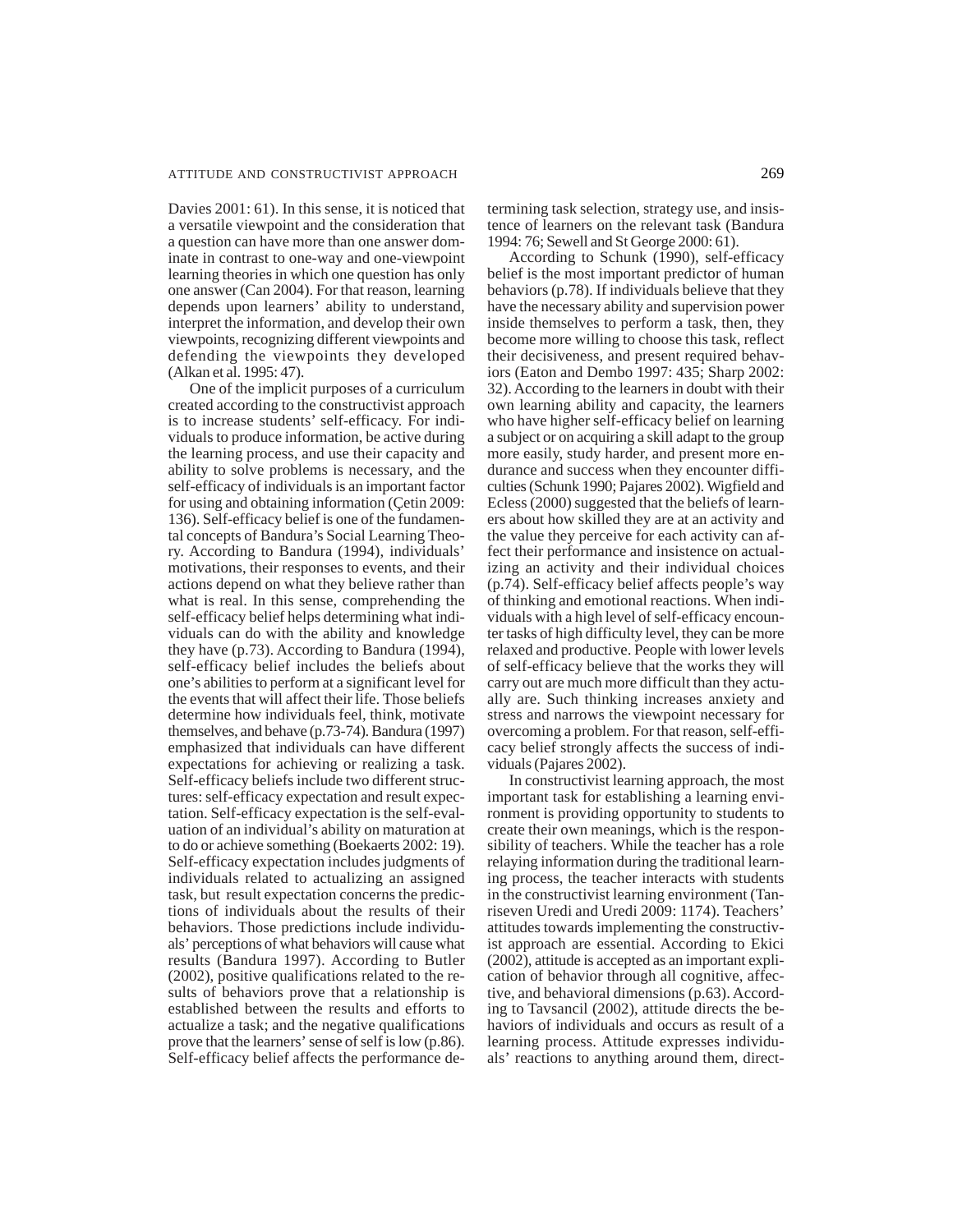ing their behaviors and causing bias during the decision-making process. If an attitude develops about an object or event is positive, then it is more possible to have a positive decision related to this. Attitude determines how qualified will be our decision about future (Ülgen 1995; Tavsancil 2002). For that reason, attitude is accepted as one of the factors affecting the motivation and behaviors of teachers positively or negatively.

In general, attitude is grouped with concepts such as emotional-content ideas, beliefs, tendencies, prejudices, evaluations, and readiness (Kadhiravan and Balasubramanian 1999). According to Maxwell (2002), one's attitude in the beginning of a work affects the result of that work more than all other factors. Measuring the attitudes during the educational process provides benefits such as predicting the future behaviors of learners by determining their attitudes within a specific time period, determining their attitudes related to the conditions they have, and learning their current preferences to create new attitudes or change their attitudes. Therefore, trying to describe behaviors of individuals scientifically provides opportunity to improve behaviors through prediction (Baysal and Tekarslan 1998). These three studies mentioned just above proved that attitudes of students are one of the most important factors playing into their academic success. The students who have positive attitude towards school have more success than students with negative attitudes, and they provide more opportunity for educational programs (McCoach 2002). Today, it has been proven through the studies reviewed above so far that attitude affects learning and steers people's lives. For that reason, measuring and evaluating attitude during the educational process has become important. Classroom teachers' developing a positive attitude towards the constructivist approach depends upon their self-efficacy beliefs about implementing the constructivist approach.

## **Importance of the Research**

Schools in Turkey began implementing curriculums based upon the constructivist approach in the 2005-2006 academic year, which means many of the problems have already been worked out. The biggest of the remaining problems is

teachers' self-efficacy beliefs about the constructivist approach. In Turkey, overcoming these problems necessitates research to be carried out on teacher's attitudes.

In a teaching environment, one of the fundamental factors of success is self-efficacy belief. Self-efficacy belief of a teacher affects the quality of teaching, preferred methods and techniques, and students' participation and understanding in learning; this determines the success of students (Klausmeier and Allen 1978). For that reason, the classroom teachers who improve themselves are expected to have high selfefficacy belief more than anything else. Self-efficacy belief affects people's way of thinking and emotional reactions (Pajares 2002; Bikmaz 2004). The measurements of teachers' self-efficacy beliefs towards the constructivist approach provide an opportunity to better understand their behaviors. Moreover, the data that will be obtained from studies on the self-efficacy beliefs of teachers will also provide important information about the precautions that should be taken during the educational process in order to increase teacher success even with unoptimistic attitudes towards the constructivist approach. When the studies upon this were analyzed, it was noticed that classroom teachers' self-efficacy beliefs related to implementing the constructivist approach (Evrekli et al. 2010; Demir et al. 2012) and their attitudes towards the constructivist approach (Evrekli et al. 2009; Inel et al. 2010; Uredi 2013; Kaya 2013; Koc 2013; Cayak 2014) were independent from each other. However, the absence of studies analyzing both the attitude towards the constructivist approach and self-efficacy belief related to implementing the constructivist approach is remarkable. For that reason, it was considered that analyzing the classroom teachers' attitudes toward the constructivist approach and their self-efficacy belief related to implementing the constructivist approach together and determining the relationship between them could be significant.

## **Aim of Study**

In this paper, the researchers aimed to reveal whether classroom teachers' self-efficacy beliefs on implementing the constructivist approach predicted their attitudes towards the constructivist approach.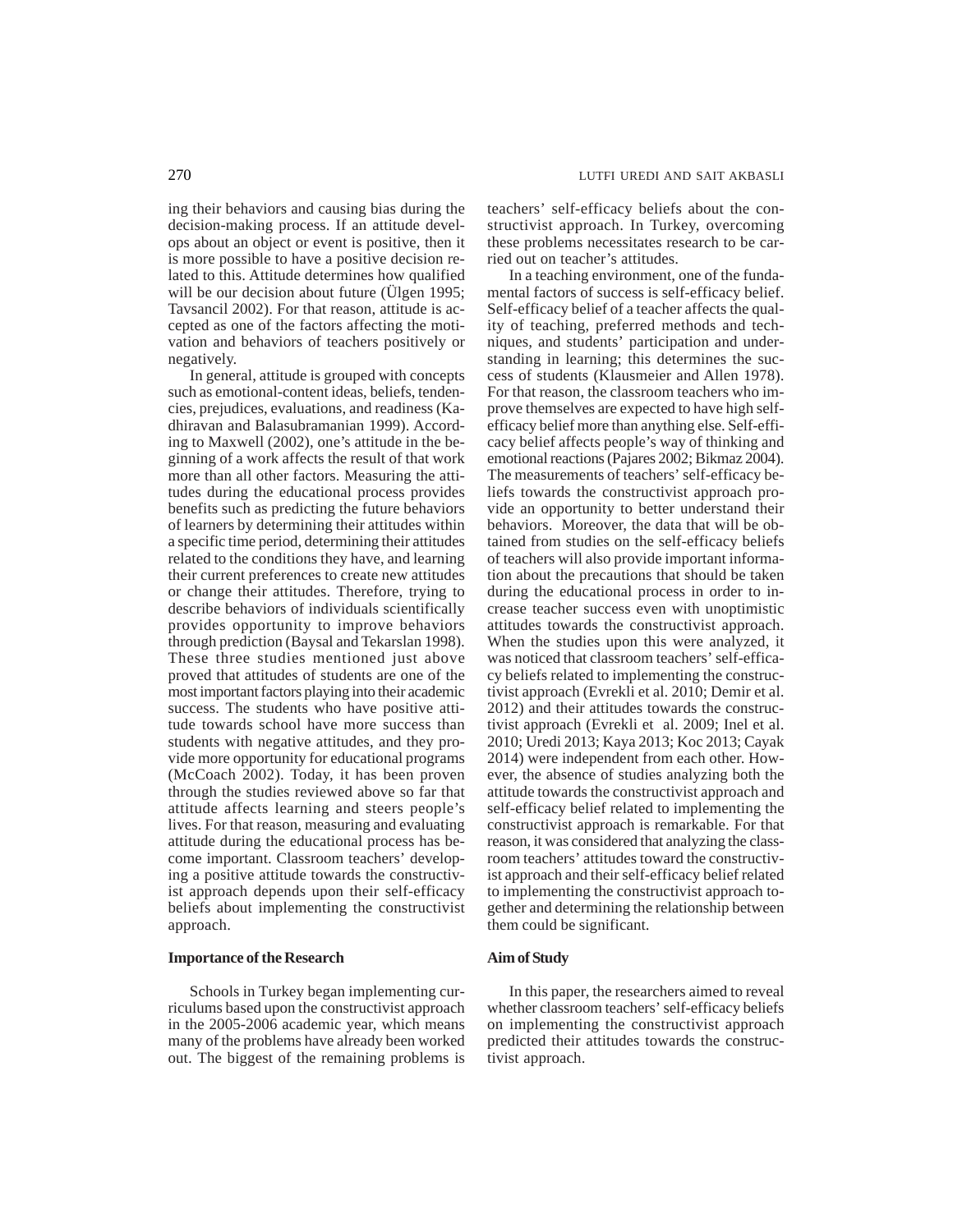## **Additional Goals**

- 1. What are classroom teachers' attitudes towards the constructivist approach?
- 2. To what extent do classroom teachers have self-efficacy belief about implementing the constructivist approach?
- 3. Do classroom teachers' self-efficacy beliefs on implementing the constructivist approach predict their attitudes towards the constructivist approach?
- 4. Does the scale of classroom teachers' selfefficacy beliefs on implementing the constructivist approach predict the sub-dimensions of:
	- a. Self-efficacy beliefs related to planning lessons based upon the constructivist approach?
	- b. Self-efficacy beliefs related to learningteaching process based upon the constructivist approach?
	- c. Self-efficacy beliefs related to establishing a learning environment based upon the constructivist approach?
	- d. Self-efficacy beliefs related to measurement-evaluation process based upon the constructivist approach?

## **METHODOLOGY**

#### **Research Model**

In the research, a relational screening model was used. Relational screening is performed in order to determine the relationship between two or more variables and to obtain clues about cause and result (Buyukozturk et al. 2008).

#### **Sample and Population**

The study population included classroom teachers carrying on their duties in all official elementary education schools in central districts (Mezitli, Yenisehir, Akdeniz, Toroslar) of the Mersin province in the 2013-2014 academic year. The study sample included in total 812 teachers carrying on their duties as classroom teachers in 58 elementary schools in the Akdeniz, Yenisehir, Toroslar, and Mezitlicentral districts of the Mersin province. In accordance with the purpose of the research, 58 elementary schools representing low, medium, and high socio-economic levels were selected using a stratified cluster sampling method; in total 812 classroom teachers were selected, 461 female and 351 male, who carry out their duties in these schools. It was determined that 26.0 percent of the teachers included in the sample worked at a school in a location with a low socio-economic level, 41.15 percent worked at a location with a medium socio-economic level, and 32.9 percent worked at a location with a high socio-economic level. In terms of gender, 56.8 percent of the sample included females and 43.25 percent were male. According to age, 3.95 percent of the teachers were 21-25 years old; 12.9 percent were 26-30 years old; 16.6 percent were 31-35 years old; 15.5 percent were 36-40 years old; 22.8 percent were 41-45 years old; and 28.2 percent were 46 and over. According to professional seniority, 8.3 percent had seniority for 1-5 years, 16.4 percent had seniority for 6-10 years, 17.7 percent had seniority for 11- 15 years, 16.55 had seniority for 16-20 years, 19.1 percent had seniority for 21-25 years, and 22.0 percent had seniority for 26 years and over. According to the type of school at which they taught, 87.1 percent of teachers worked at state schools and 12.9 percent worked at private schools. According to the type of school from which they finally graduated, 12.75 percent of teachers graduated from an educational institute, 4.3 percent from teachers' training school, 10.8 percent from a two-year degree, 4.4 percent from a master's degree program, 48.0 percent from faculty of education programs, and 19.75 percent from the other faculties (Faculty of Arts and Science, Faculty of Agriculture, Faculty of Economy, and Administrative Sciences).

#### **Data Collection Tools**

The "Constructivist Approach Attitude Scale (CAAS)," developed by Evrekli et al. (2009), was used in order to determine the attitudes of classroom teachers towards the constructivist approach. The scale measured whether the attitudes of classroom teachers towards the constructivist approach were positive or not. The scale is based upon two factors and included 19 items; and Cronbach Alpha value for the first factor was .90 and Cronbach Alpha value for the second factor was .87. The Cronbach Alpha reliability coefficient for the entire scale was determined to be .93 (Evrekli et al. 2009). The scale is a 5 point Likert type measurement instrument. The ranks, determined from one to five, include ex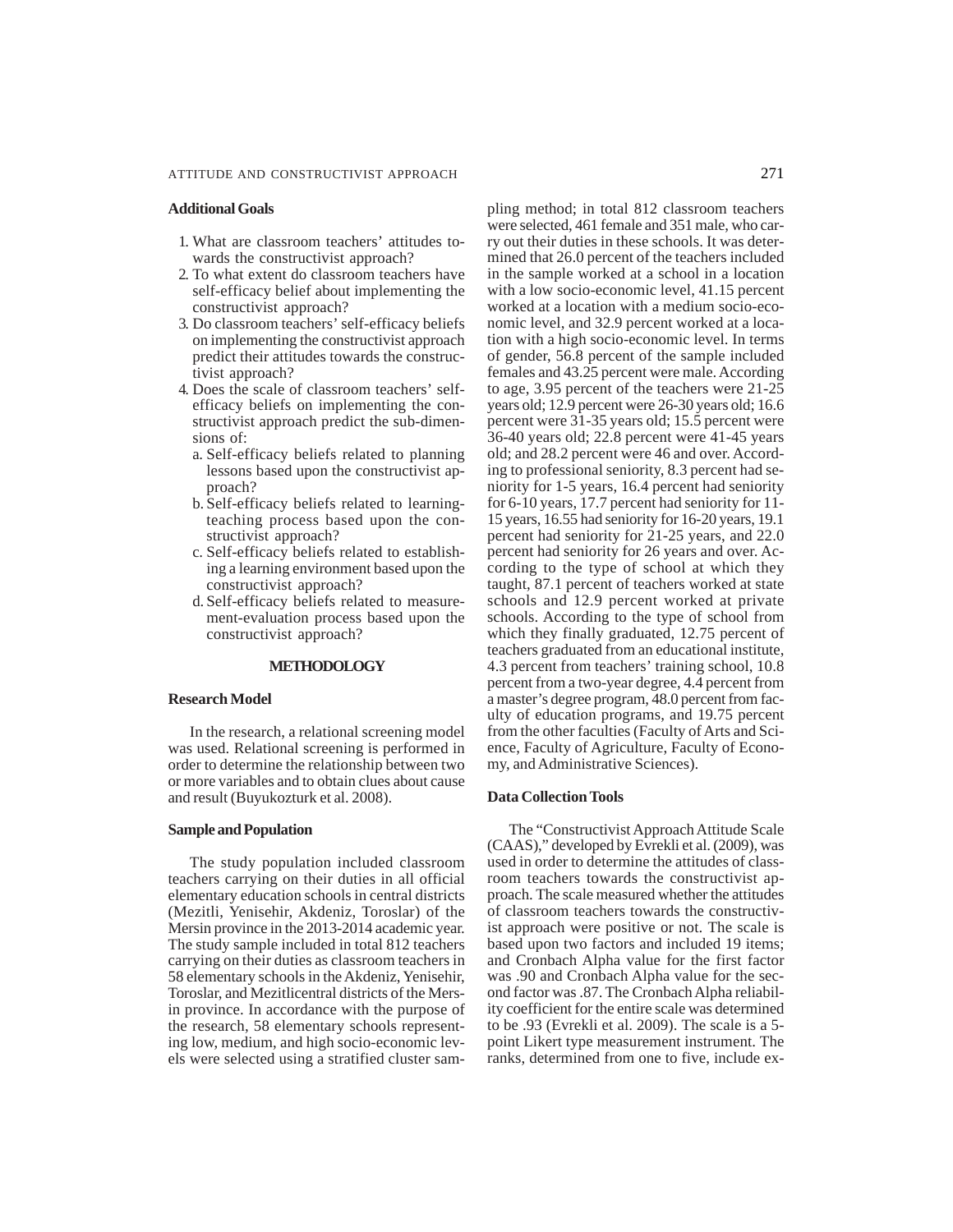pressions between "I totally agree" and "I totally disagree." In this study, Cronbach Alpha reliability coefficient for the entire scale was calculated as .90.

Moreover, the "Self-Efficacy Scale Related to Implementing the Constructivist Approach (SESRICA)," developed by Evrekli et al. (2010) on 5-point Likert type scale, was used to determine the self-efficacy beliefs of classroom teachers related to the constructivist approach. The scale includes 41 items based on four factors, and its Cronbach Alpha reliability coefficient was determined to be .96 (Evrekli et al. 2010). In this study, the Cronbach Alpha reliability coefficient for the entire scale was determined to be .97. The reliability coefficients calculated for all dimensions of the scale are presented in Table 1. Moreover, a personal information form was also added to the questionnaire, including information about the participants.

#### **Data Analysis**

The data obtained from the research was analyzed using SPSS for Windows 18.0. The percentage (%) distributions of classroom teachers were determined according to their gender, age, professional seniority, the socio-economic level of the school's location, and the school from which they graduated. In the research, average and standard deviation values of classroom teachers' attitudes towards the constructivist approach and their self-efficacy beliefs related to implementing the constructivist approach were calculated. The attitudes of classroom teachers towards the constructivist approach, however, were calculated from the total score and analyzed in two categories as positive and negative; their self-efficacy beliefs related to implementing the constructivist approach were analyzed into three categories as low, medium, and high. The proportion of the scores obtained from teachers' answers to the "Self-Efficacy Scale Related to Implementing the Constructivist Approach" was tested. In a normal distribution curve, the distribution of the data was observed as near-normal. Whether classroom teachers' self-efficacy beliefs about implementing the constructivist approach predicted their attitude towards the constructivist approach was determined using a simple linear regression analysis. In all statistical analyses, a p-value of 0.05 was accepted as the criteria for statistical significance.

Average weight values were calculated in order to evaluate the numerical averages of the scales used in the research and make them easily comparable  $(5-1=4; 4:5=0.8)$ . Depending on this obtained interval value, the values from 5.00- 4.21 were interpreted as "I totally agree," the values from 4.20-3.41 were interpreted as "I agree," the values from 3.40-2.61 were interpreted as "Neither agree nor disagree," values from 2.60-1.81 were accepted as "I disagree," and the values from 1.80-1.00 were interpreted as "I totally disagree."

#### **FINDINGS**

## **Attitudes of Classroom Teachers about the Constructivist Approach**

In accordance with the first additional goal of the paper, researchers determined the classroom teachers' attitudes about the constructivist approach. In order to turn attitude levels of classroom teachers towards the constructivist approach into oral expression, the average of total score was calculated. Classroom teachers were seen to agree with the items of the attitude scale towards the constructivist approach (*X*=3.72,

**Table 1: Cronbach alpha reliability coefficients related to Self-efficacy scale for implementing the constructivist approach**

| Factors |                                                                                                                      | Evrekli<br>et al.<br>(2010) | scope of<br>research | Within the Number of<br>items |
|---------|----------------------------------------------------------------------------------------------------------------------|-----------------------------|----------------------|-------------------------------|
| 1.      | Sub-Factor: Self-Efficacy Scale Related to Planning Lesson Based<br>upon the Constructivist Approach                 | .84                         | .90                  | 8                             |
| 2.      | Sub-Factor: Self-Efficacy Scale Related to Learning-Teaching<br>Process Based upon the Constructivist Approach       | .88                         | .93                  | 10                            |
| 3.      | Sub-Factor: Self-Efficacy Scale Related to Creating a Learning<br>Environment Based upon the Constructivist Approach | .89                         | .94                  | 11                            |
| 4.      | Sub-Factor: Self-Efficacy Scale Related to Measurement-Evaluation<br>Process Based upon the Constructivist Approach  | .91                         | .87                  | 12                            |
|         | Scale Total                                                                                                          | .96                         | -97                  | 4 i                           |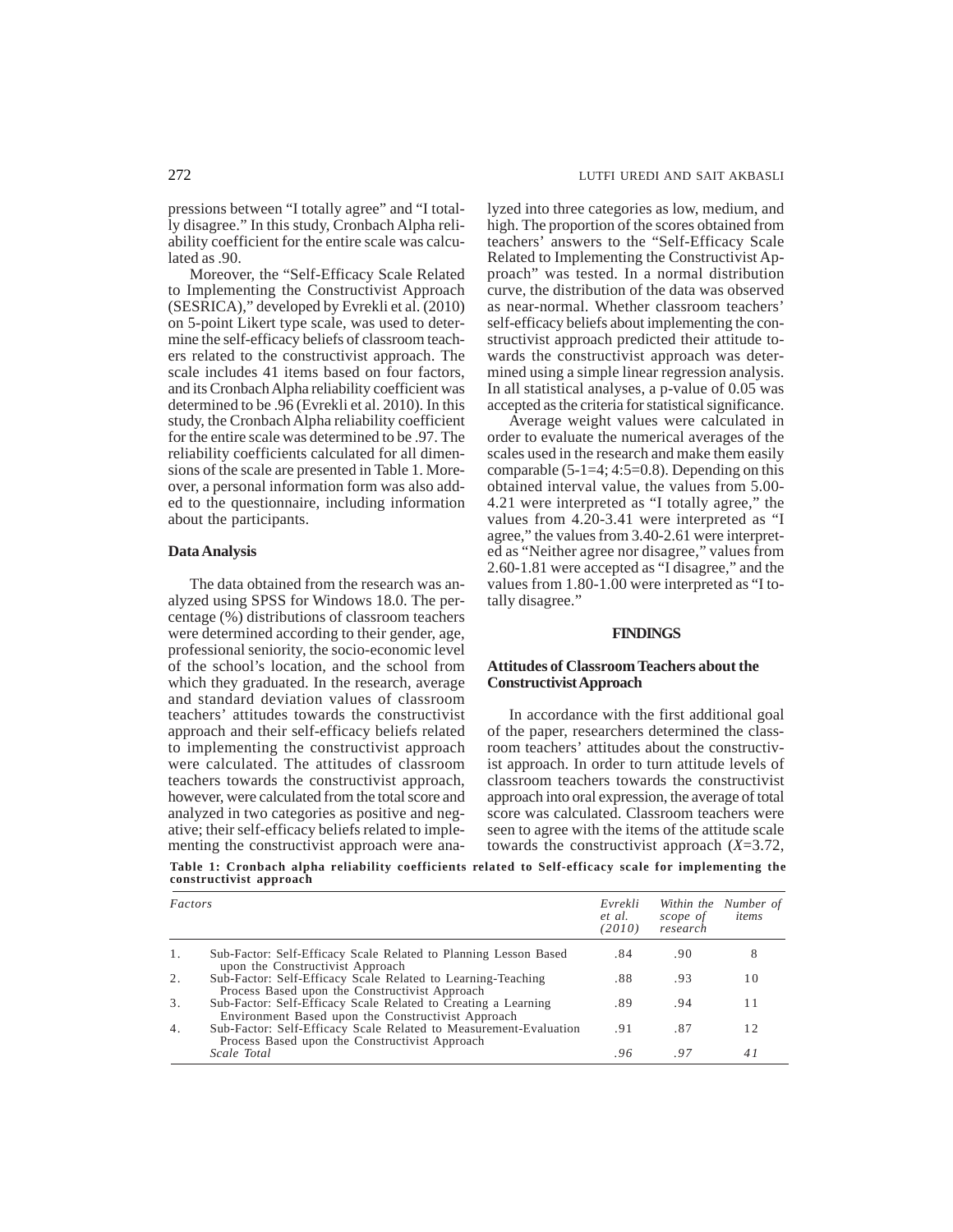*SS*=.61). In other words, the teachers' attitudes towards the constructivist approach were high. Arithmetic average and standard deviation values were calculated for the teachers' attitudes towards the constructivist approach were presented in Table 2.

## **Classroom Teachers' Self-Efficacy Beliefs on Implementing the Constructivist Approach**

In the second additional goal of the paper, researchers determined the teachers' self-efficacy belief about implementing the constructivist approach. In order to turn these belief levels into oral expressions, total average score was calculated. Classroom teachers tended to agree with the items of the self-efficacy scale related to implementing the constructivist approach (*X*=3.98, *SS*=.61). In other words, it can be said that the teachers' beliefs were at a high level. Presented in Table 2 are the arithmetic average and standard deviation values calculated for classroom teachers' self-efficacy related to planning lessons based upon the constructivist approach, their self-efficacy related to the learning-teaching process based upon the constructivist approach, their self-efficacy related to creating a learning environment based on the constructivist approach, and their self-efficacy related to a measurement-evaluation process based upon the constructivist approach.

When the average and standard deviation values presented in Table 2 were analyzed, the teachers' self-efficacy beliefs about the teaching-learning process based upon the constructivist approach (*X*=4.03, *SD*=.64), about the measurement-evaluation process based upon the constructivist approach (*X*=4.00, *SD*=.73), about creating a learning environment based upon the constructivist approach (*X*=3.99, *SD*=.68), and about planning lessons based upon the constructivist approach (*X*=3.90, *SD*=.60) were all high. Teachers' self-efficacy beliefs of classroom teachers about the teaching-learning process based upon the constructivist approach was at the highest level  $(X=4.03, SD=.64)$  and their selfefficacy belief about planning lessons based on the constructivist approach was at the lowest level (*X*=3.90, *SD*=.65).

## **The Power for Classroom Teachers' Selfefficacy Belief Related to Implementing the Constructivist Approach to Predict their Attitudes towards the Constructivist Approach**

In the third additional goal of the research, the power of classroom teachers' self-efficacy belief about implementing the constructivist approach to predict their attitudes towards the constructivist approach was determined. Bivariate regression analysis was performed to determine to what extent classroom teachers' levels of selfefficacy related to implementing the constructivist approach predicted their attitudes towards the constructivist approach; the results were presented in Table 3.

Before bivariate regression analysis, assumptions, such as normality of error values, covariance and freedom of error values, linearity and absence of multiple covariance, and terminal values, were controlled. The normality assumption of error values was provided with a histogram proving that error values were distributed in a normal curve and a P-P graphic proved that error values were at a 45° angle. Because no pattern was observed between the predicted value and error value's scatter plot diagram, the assumption of covariance was proven. The assumption related to the freedom of error values was also proven true because the *d* value, which should

|  |  | Table 2: SESRICA sub-dimensions and average and standard deviation values calculated for CAAS |  |  |  |  |  |  |  |  |  |
|--|--|-----------------------------------------------------------------------------------------------|--|--|--|--|--|--|--|--|--|
|--|--|-----------------------------------------------------------------------------------------------|--|--|--|--|--|--|--|--|--|

| $N = 812$                                                                                                |      |     |
|----------------------------------------------------------------------------------------------------------|------|-----|
| Self-efficacy towards Implementing the Constructivist Approach                                           | 3.98 | .61 |
| Self-efficacy scale related to planning lesson based upon the constructivist approach                    | 3.90 | .65 |
| Self-efficacy scale related to learning-teaching process based upon the constructivist<br>approach       | 4.03 | .64 |
| Self-efficacy scale related to creating a learning environment based upon the constructivist<br>approach | 3.99 | .68 |
| Self-efficacy scale related to measurement-evaluation process based upon the constructivist<br>approach  | 4.00 | .73 |
| Attitude towards the Constructivist Approach                                                             | 3.72 | -61 |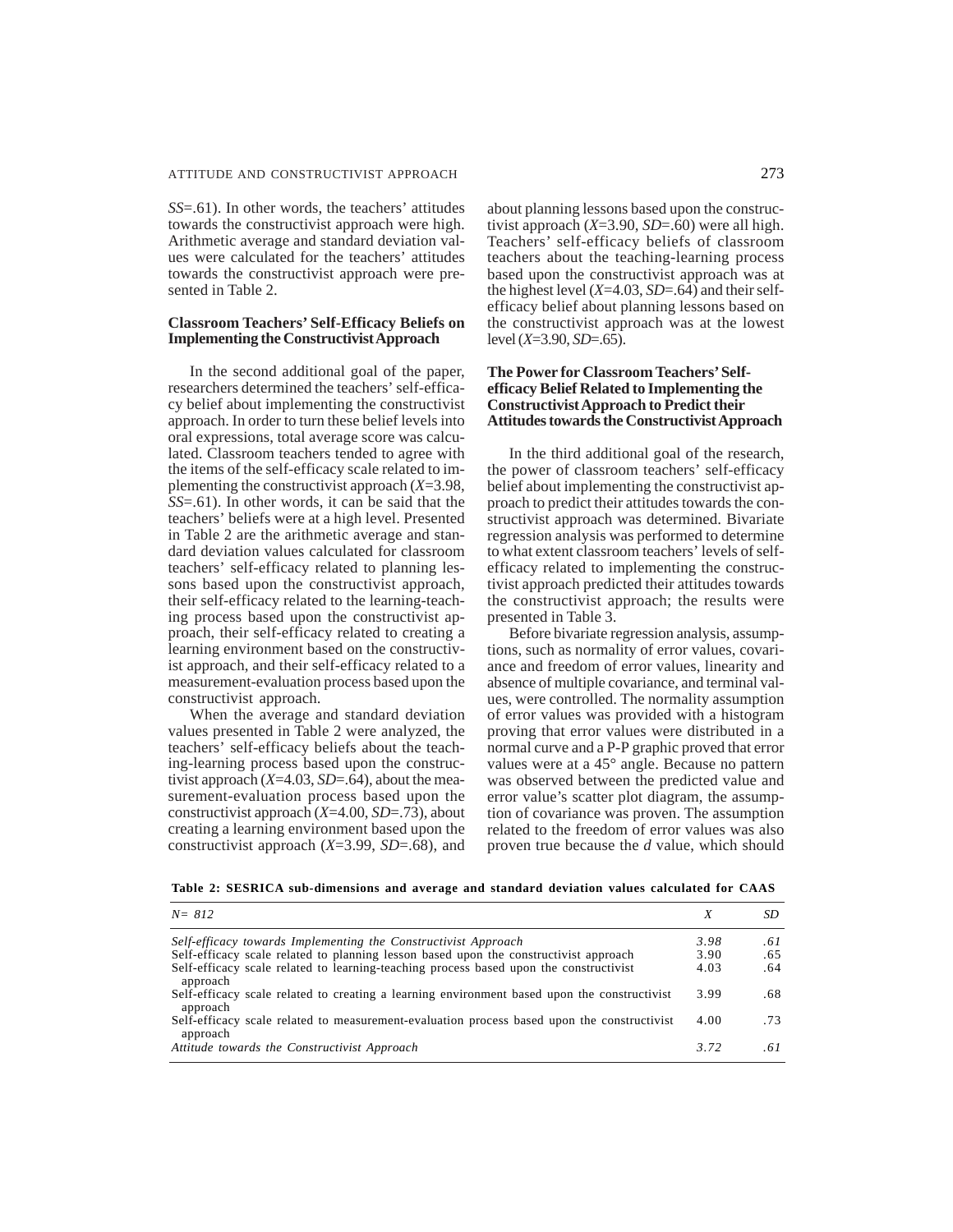**Table 3: Bivariate regression analysis results for determining to what extent classroom teachers' self-efficacy beliefs related to implementing the constructivist approach determined their attitudes towards the constructivist approach**

| Variable                                     | B                          | Standard<br>$error_{n}$ | Standar<br>$dized \beta$         |                  |                      |
|----------------------------------------------|----------------------------|-------------------------|----------------------------------|------------------|----------------------|
| Constant<br>Self-Eff. tow Imp.<br>Cons. App. | 41.018<br>.182             | 2.490<br>.015           | $\overline{\phantom{a}}$<br>.391 | 16.472<br>12.082 | $.000**$<br>$.000**$ |
| $R = .391$<br>$F_{(1, 810)} = 145.975$       | $R^2 = .153$<br>$p = .000$ |                         |                                  |                  |                      |

 $N = 812$  \* p<.05 p<.01

be between 1.5 and 2.5, was 1.95. The assumption of linearity was provided control with the scatter plot diagram. Because there was only one predictor variable (self-efficacy beliefs related to implementing the constructivist approach), multiple covariance was not present. Mahalonobis distance with significance set at p<.001 was controlled, and no significant terminal value was noticed.

When bivariate regression analysis results were evaluated, a significant relationship was observed between teachers' self-efficacy beliefs and their attitudes towards the constructivist approach ( $R = .391$ ,  $R^2 = .153$ ). It was noticed that classroom teachers' self-efficacy related to implementing the constructivist approach was a significant predictor of their attitudes towards the constructivist approach  $(F_{(1, 810)} = 145.975)$ , p<.01). Self-efficacy belief related to implementing the constructivist approach expressed 15 percent of the change in attitude score towards the constructivist approach. A significance test of the predictor variable coefficient  $(B=0.182)$  to the regression equation proved that self-efficacy belief related to implementing the constructivist approach was a significant predictor  $(p<.01)$ , as well. According to the regression analysis results, the regression equation predicting the attitude towards the constructivist approach was as below:

(0.182 x Self-Efficacy Scale Score Related to Implementing the Constructivist Approach) + 41.018

### **The Power for Classroom Teachers' Self-Efficacy Belief Related to Implementing the Constructivist Approach to Predict Their Attitudes towards the Constructivist Approach**

In the fourth sub-problem of the research, the predicting power of the scale sub-dimensions was determined. A simple linear regression analysis was performed on the predicting power of each independent variable, as the sub-dimension of self-efficacy scale related to implementing the constructivist approach on the attitudes towards the constructivist approach. The results were presented in Table 4.

When Table 4 was analyzed, simple linear regression analysis results for the self-efficacy related to implementing the constructivist approach  $(F_{\text{lesson planning}} 89.531, F_{\text{teach-learn progress}})$ 162.703, F<sub>cree</sub> learn. env= 134.164, F<sub>meas.-asses. proc= 85.965)<br>were noticed to be significant at the p<.01 level.</sub> Significance of the variance analysis results

**Table 4: Simple linear regression analysis results related to predicting power of classroom teachers' self-efficacy level related to implementing the constructivist approach upon their attitudes towards the constructivist approach**

|                                            | Variables<br>(Sub-dimen-<br>sions) | B    | Standard<br>$Error_{p}$ | $\overline{R}$ | $R^2$        | Standar-<br>$dized \beta$ | t.                       | F                       |
|--------------------------------------------|------------------------------------|------|-------------------------|----------------|--------------|---------------------------|--------------------------|-------------------------|
| Self-Eff. Rel. to                          | a. Lesson Plan.                    | .703 | .074                    | .315           | .100<br>.167 | .315<br>.409              | $9.462**$<br>$12.756***$ | 89.531**<br>$162.703**$ |
| Imp. The Const. b. Teac-Lear.<br>App. Sca. | Proc.                              | .750 | .059                    | .409           |              |                           |                          |                         |
|                                            | c. Crea.Lear.                      | .586 | .051                    | .377           | .142         | .377                      | $11.583**$               | 134.164**               |
|                                            | d. Ass.Eva.<br>Proc                | .415 | .045                    | .310           | .096         | .310                      | $9.272**$                | 85.965**                |

 $N = 812$   ${}^{*}p<.05$  $*$  p<.01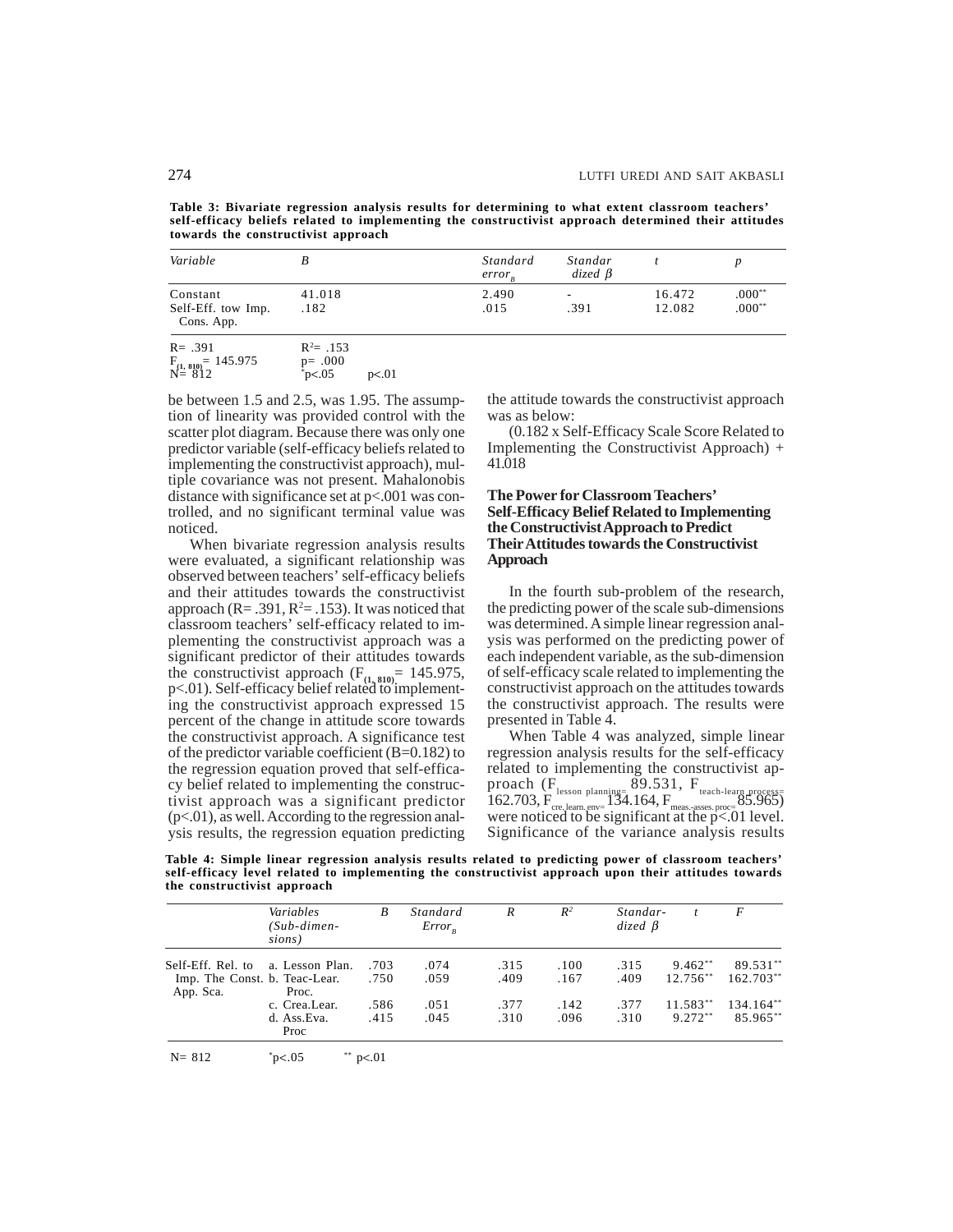proved the relationship between the dependent and independent variables to be linear. It was noticed in the table that each independent variable, including self-efficacy related to planning lessons with the constructivist approach, teaching-learning process with the constructivist approach, creating a learning environment with the constructivist approach, and measurement-evaluation process with the constructivist approach, predicted the attitude towards the constructivist approach significantly  $(p<.01)$ . Moreover, all these independent variables significantly, positively predicted the attitude towards the constructivist approach. When the independent variables were analyzed one by one, 10 percent of the attitude toward the constructivist approach was predicted by constructivist lesson planning; 16.7 percent was predicted by a constructivist teaching-learning process; 14.2 percent was predicted by creating a constructivist learning environment; and 9.6 percent was predicted by the constructivist measurement-evaluation process. When the standardized regression coefficients of the predictive variables were analyzed, the variable of self-efficacy related to a constructivist teaching-learning process had the highest regression coefficient (0.409) and self-efficacy belief related to a constructivist measurement-evaluation had the lowest regression coefficient (0.310).

Before bivariate regression analysis, assumptions such as normality of error values, covariance and freedom of error values, linearity and absence of multiple covariance, and terminal values were controlled. The normality assumption of error values was provided with a histogram, which proved that error values were distributed in a way that created a normal curve and a P-P graphic that proved error values at a 45° angle. Because no pattern was observed between the predicted value and error value's scattering diagram, the assumption of covariance was provided. The assumption related to the freedom of error values was also provided because the *d* value, which should be between 1.5 and 2.5, was 1.99 for constructivist lesson planning, 2.04 for constructivist teaching-learning process, 1.97 for creating a constructivist learning environment, and 1.95 for a constructivist measurement-evaluation process. The assumption of linearity was provided control with a scattering diagram. Because only one predictor variable (self-efficacy beliefs related to implementing the constructivist approach) was analyzed at every turn, multiple covariance was not present. Mahalonobis distance at a p<.001 level of significance was controlled, and no significant terminal value was noticed.

a. When simple linear regression analysis results were analyzed, a significant relationship was observed between the self-efficacy belief related to planning lessons based upon the constructivist approach, represented by one of the sub-dimensions of the scale for classroom teachers' self-efficacy belief related to implementing the constructivist approach, and their attitudes towards the constructivist approach (R= .315,  $R<sup>2</sup>=$ .100). Self-efficacy beliefs of the classroom teachers related to constructivist lesson planning was noticed to be a predictor of their attitudes towards the constructivist approach  $(F_{(1)})$  $B_{810}$  = 89.531, p <.01). Self-efficacy belief related to constructivist lesson planning explained 10% of the change in attitude score towards the constructivist approach. The test for significance of the regression equation to the predictive covariant coefficient  $(B=0.703)$  also proved that selfefficacy belief related to planning lesson based upon the constructivist approach was a significant predictor  $(p<.01)$ . According to the regression analysis result, the regression equation predicting the attitude towards the constructivist approach was as below:

#### *Scale Score of Attitude towards the Constructivist Approach*

(0.703xSelf-Efficacy Scale Score Related to Planning Lesson Based upon the Constructivist Approach)+48.794.

b. When the results of the simple linear regression were analyzed, a significant relationship was observed between the self-efficacy belief related to a constructivist teaching-learning process (as one of the sub-dimensions of the scale for classroom teachers' self-efficacy belief related to implementing the constructivist approach) and their attitudes towards the constructivist approach ( $R = .409$ ,  $R^2 = .167$ ). The selfefficacy beliefs of the classroom teachers related to a constructivist teaching-learning process was noticed to be a significant predictor of their attitudes towards the constructivist approach (F**(1, 810)**= 162.703, p<.01). Self-efficacy belief re-lated to a constructivist teaching-learning process explained 16 percent of the change in atti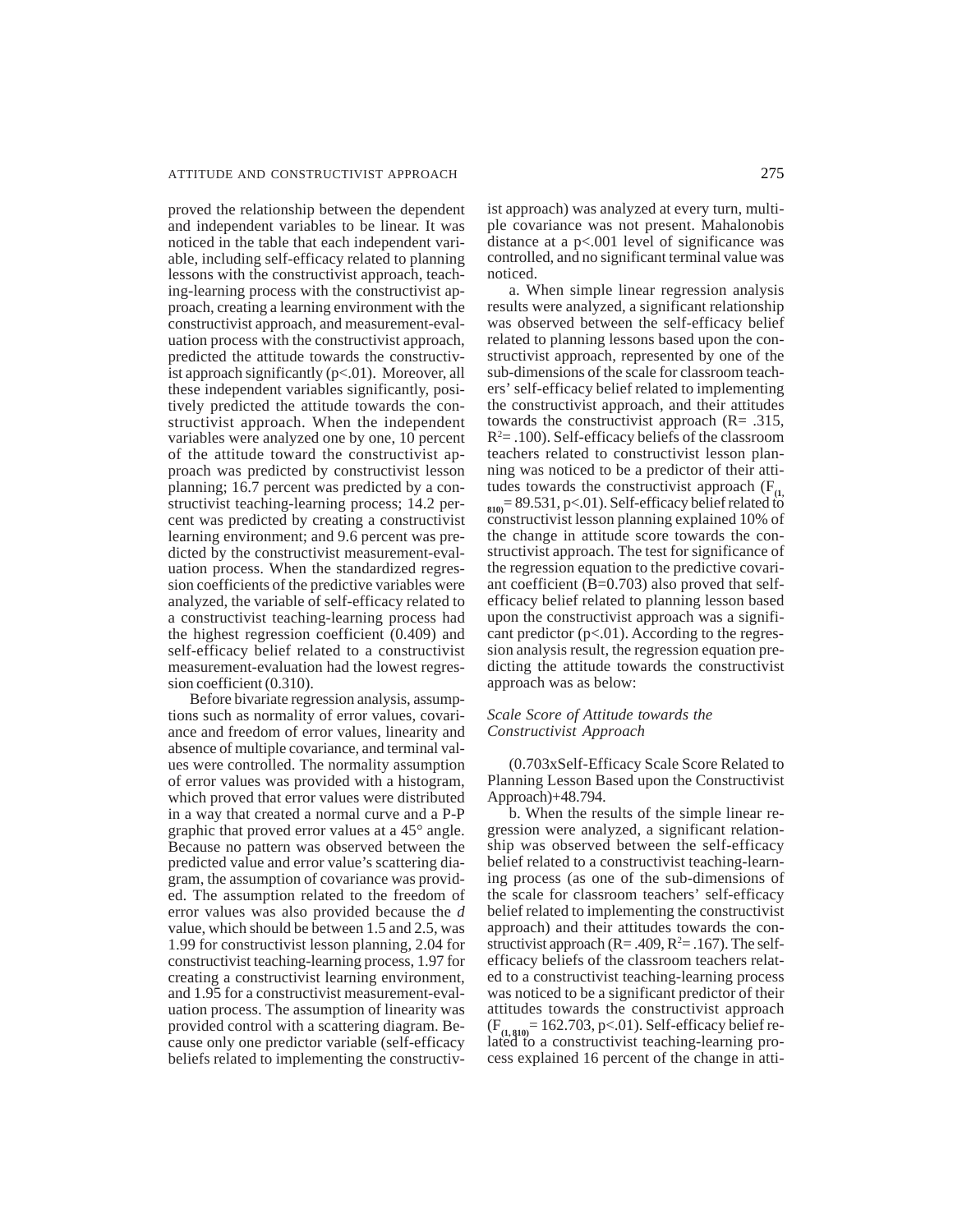tude scores towards the constructivist approach. The test for the significance of the regression equation to the predictive covariant coefficient (B=0.750) also proved that self-efficacy belief related to a constructivist teaching-learning process was a significant predictor (p.01). According to the regression analysis result, the regression equation predicting the attitude towards the constructivist approach was as below:

#### *Scale Score of Attitude towards the Constructivist Approach*

(0.750xSelf-Efficacy Scale Score Related to Teaching-Learning Process Based upon the Constructivist Approach)+40.567.

c. When simple linear regression results were analyzed, a significant relationship was observed between the self-efficacy belief related to creating a constructivist learning environment (as one of the sub-dimensions of the scale for classroom teachers' self-efficacy belief related to implementing the constructivist approach) and their attitudes towards the constructivist approach ( $\text{R} = .377$ ,  $\text{R}^2 = .142$ ). The teachers' selfefficacy belief about creating a constructivist learning environment was noticed to be a significant predictor of their attitudes towards the constructivist approach (F<sub>(1,810)</sub> = 134.164, p<.01). Self-<br>efficacy belief on creating a constructivist learning environment explained the 14 percent change in attitude score towards the constructivist approach. The test for significance of the regression equation to the predictive covariant coefficient (B=0.586) also proved that self-efficacy belief on creating a constructivist learning environment was a significant predictor (p.01). According to the regression analysis result, the regression equation predicting the attitude towards the constructivist approach was as below:

#### *Scale Score of Attitude towards the Constructivist Approach*

(0.586xSelf-Efficacy Scale Score Related to Creating a Learning Environment Based upon the Constructivist Approach)+45.068.

d. When simple linear regression analysis results were analyzed, a significant relationship was observed between teachers' self-efficacy belief related to a constructivist measurementevaluation process (which was one of the subdimensions of the scale for classroom teachers'

self-efficacy belief related to implementing the constructivist approach) and their attitudes towards the constructivist approach ( $R = .310$ ,  $R^2 =$ .096). Teachers' self-efficacy beliefs about the constructivist measurement-evaluation process was noticed to be a significant predictor of their attitudes towards the constructivist approach (F**(1, 810)**= 85.965, p<.01). Self-efficacy belief related to a constructivist measurement-evaluation process explained 9 percent of the change in attitude score towards the constructivist approach. The test for significance of the regression equation to the predictive covariant coefficient  $(B=0.415)$  also proved that self-efficacy belief related to a constructivist measurement-evaluation process was a significant predictor  $(p<.01)$ . According to the regression analysis result, the regression equation predicting the attitude towards the constructivist approach was as below:

## *Scale Score of Attitude towards the Constructivist Approach*

(0.415x Self-Efficacy Scale Score Related to Measurement-Evaluation Process Based upon the Constructivist Approach)+50.868.

#### **DISCUSSION**

In previous research, it was shown that classroom teachers' attitudes towards the constructivist approach were positive (Balim et al. 2009; Üredi 2013) and classroom teachers' self-efficacy related to implementing the constructivist approach was high (Evrekli et al. 2010; Demir et al. 2012; Çayak 2014). In their research, Isikoglu et al. (2009) reported that elementary education teachers had positive belief towards studentcentered education. In a study carried out by Sert (2008), it was concluded that teachers met the expectations of a constructivist curriculum at a high level.

Adapting the constructivist approach during the process of teacher training can be an important factor for teachers' positive attitudes towards the constructivist approach and their high self-efficacy related to implementing the constructivist approach. In a study carried out by Howard et al. (2000) upon pre-service teachers, implementations based upon the constructivist approach caused a change from objectivist epistemology to constructivist epistemology. In their research, Kim et al. (1998) concluded that an educational process based on the con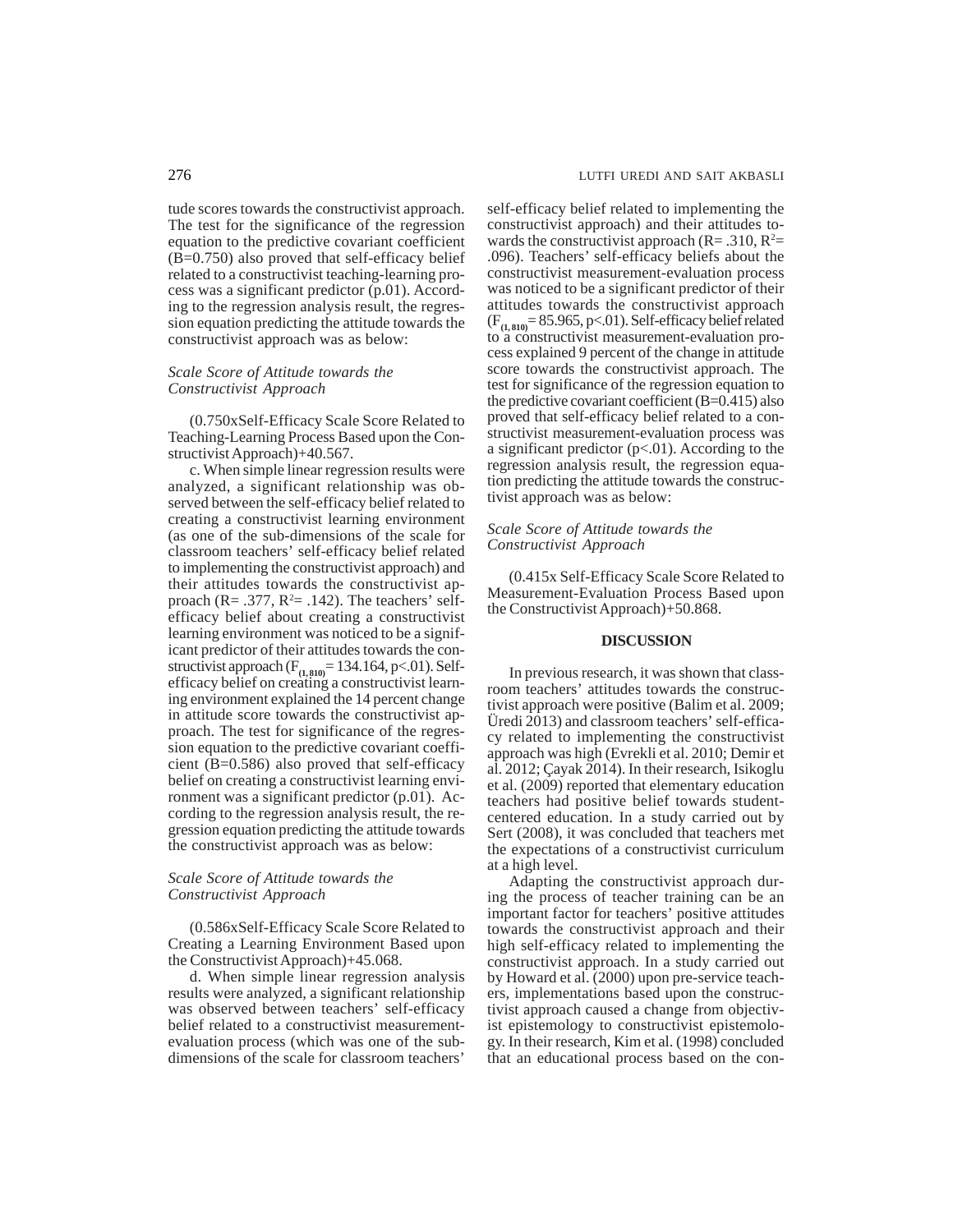structivist approach had a positive effect upon pre-service teachers' lesson planning strategies based on constructivism.

The result that classroom teachers' self-efficacy belief for implementing the constructivist approach was a significant predictor of their attitudes towards the constructivist approach was associated with the study of Glaith and Yaghi (1997), which concluded that teachers with high level of self-efficacy were open to innovations. In his research, similarly, Guskey (1988) determined that teachers with high levels of self-efficacy were open to implementing innovations in education. In their study, Yilmaz and Cimen (2008) revealed that teachers with high self-efficacy believe that each student can be successful and organize learning activities with consideration for students' individual differences. In their study, Tschannen-Moran et al. (1998) emphasized that the self-efficacy levels of teachers towards innovation depend on their noticing the innovation actualized.

It was among the obtained findings that classroom teachers' self-efficacy scale sub-dimensions concerning the implementation of the constructivist approach (constructivist lesson planning, teaching-learning process, creating a learning environment, measurement-evaluation process) significantly predicted their attitudes towards the constructivist approach. This result was associated with the research results found out by De Mesquita and Drake (1994), who found a positive relationship between elementary teachers' self-efficacy levels concerning educational reform actualized by the state and their attitudes. In another study, Charambous et al. (2004) concluded that teachers with high levels of self-efficacy have less anxiety related to educational reforms. Similarly, McCoach (2002) reported that students with positive attitudes toward school were more successful than students with negative attitudes and are therefore provided more opportunity from educational programs.

This research is limited by the predicting power of classroom teachers' self-efficacy beliefs concerning the implementation of the constructivist approach on their attitudes towards the constructivist approach. For that reason, further research should also be carried out with teachers from different branches in order to establish generalizability.

#### **CONCLUSION**

This paper determined that the attitudes of classroom teachers towards the constructivist approach was positive and their self-efficacy belief related to implementing the constructivist approach was high, and also that classroom teachers' self-efficacy belief related to implementing the constructivist approach was a significant predictor of their attitudes towards the constructivist approach. Furthermore, classroom teachers' self-efficacy scale sub-dimensions related to implementing the constructivist approach (lesson planning based upon the constructivist approach, teaching-learning process based upon the constructivist approach, creating a learning environment based upon the constructivist approach, measurement-evaluation process based upon the constructivist approach) significantly predicted their attitudes toward the constructivist approach.

## **RECOMMENDATIONS**

It can be suggested classroom teachers organizing activities should develop a positive attitude towards the constructivist approach. This can be accomplished by providing practical inservice training related to increasing the self-efficacy levels concerning constructivist implementation and revealing self-efficacy beliefs about implementing the constructivist approach with a qualitative study. Furthermore, it can also be suggested that researchers carry out additional studies on the relationship between classroom teachers' self-efficacy beliefs concerning implementing the constructivist approach and their efficiency on the implementation of the constructivist approach.

#### **REFERENCES**

- Alesandrini K, Larson L 2002. Teachers Bridge to Constructivism. The Clearing House, 75: 118-122. From <ProQuest database> (Retrieved on 19 March 2014).
- Alkan C, Deryakulu D, Simsek N 1995. *Egitim teknolojisine Giris*: *Disiplin Süreç Ürün.* Ankara: Önder Matbaacilik.
- Aviram A 2000. Beyond constructivism: Autonomyoriented education. *Studies in Philosophy and Education,* 19: 465-489.
- Balim AG, Kesercioglu T, Inel D, Evrekli E 2009. Fen ögretmen adaylarinin yapiilandirmaci yaklasima yönelik görüslerinin farkli degiþkenler açisindan incelenmesi. *Ondokuz Mayis Üniversitesi Egitim Fakültesi Dergisi,* 27: 55-74.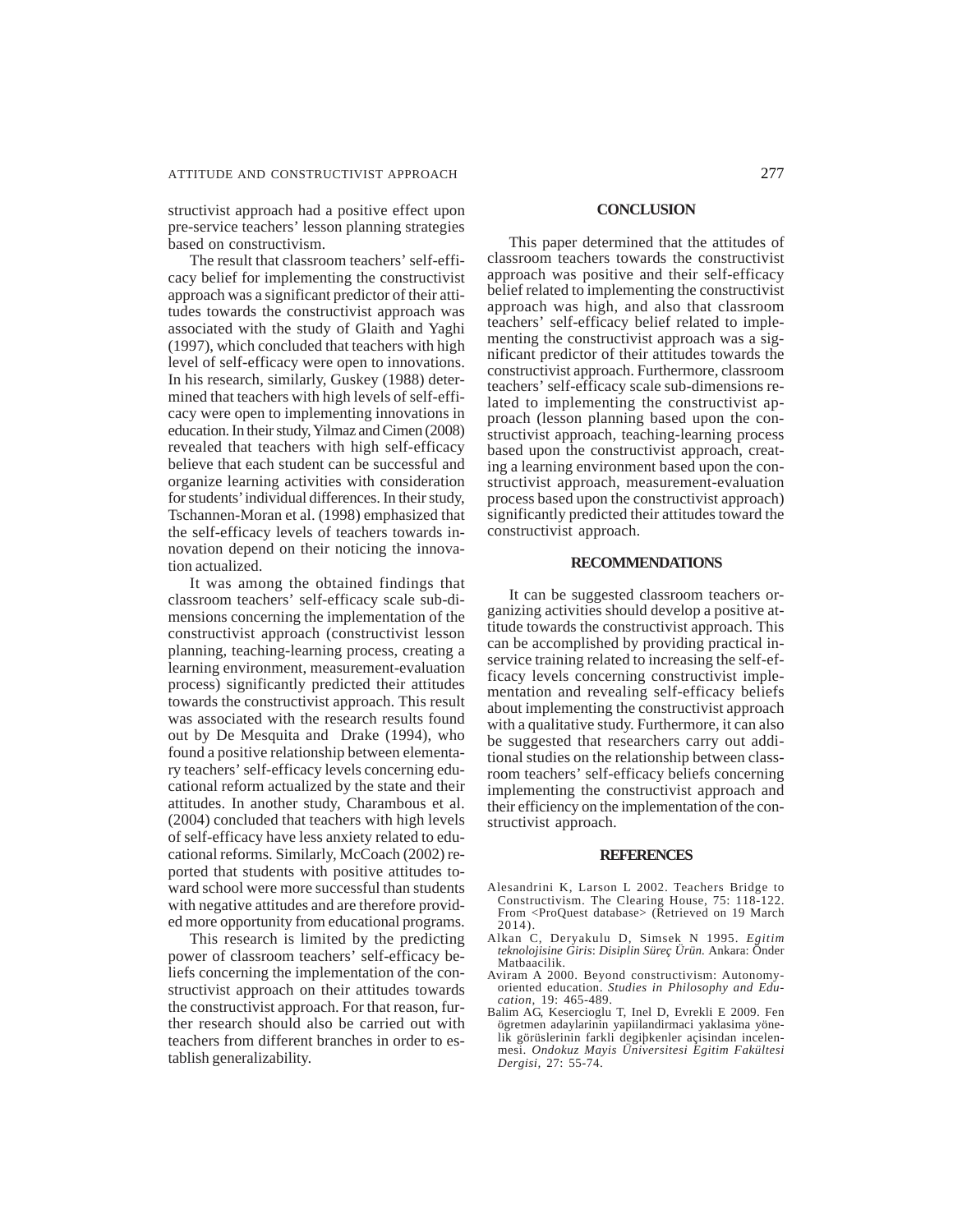- Bandura A 1994. Self-efficacy. In: VS Ramachaudran (Ed.): *Encyclopedia of Human Behavior.* 4. New York: Academic Press, pp. 71-81.
- Bandura A 1997. *Self-efficacy: The Exercise of Control*. New York: Freeman.
- Baysal C, Tekarslan E 1998. *Davranis bilimleri.* Istanbul: Istanbul Üniversitesi Isletme Fakültesi Yayinlari.
- Bikmaz HF 2004. Sinif ögretmenlerinin fen ögretiminde öz-yeterlik inanci ölçegi"nin geçerlik ve güvenirlik çalismasi. *Milli Egitim Dergisi,* 161.
- Boekaerts M 2002. Motivation to learn. *Educational Practices Series,* 10: 1-27.
- Brooks MG, Brooks JG 1999. The courage to be constructivist. *Educational Leadership,* 57(3): 18-25.
- Butler D 2002. Individualizing instruction in self-regulated learning. *Theory into Practice,* 41(2): 81-92.
- Büyüköztürk A, Kiliç-Çakmak E, Akgün ÖE, Karadeniz A, Demirel F 2008. *Bilimsel Arastirma Yöntemleri.* Ankara: PegemYayincilik.
- Can T 2004. *Yabanci Dil Olarak Ingilizce Ögretmenlerinin Yetistirilmesinde Kuram ve Uygulama Boyutuyla Olusturmaci Yaklasim*. Yayinlanmamis Yüksek Lisans Tezi. Istanbul: Istanbul Üniversitesi.
- Cha H, Yager RE 2003. Effectiveness of the Korean science teacher education programs concerning the teacher conceptions of constructivism and STS. *Journal of Korean Association for Research in Science Education,* 23(4): 341-359.
- Charambous C, Philippou G, Kyriakides L 2004. Towards a Unified Model on Teachers' Concerns and Efficacy Beliefs Related to a Mathematics Reform. *Proceedings of the 28th Conference on the International Group for the Psychology of Mathematics Education,* 2: 199-206.
- Çayak S 2014. Ilkokul ögretmenlerinin yapilandirmaci yaklaþimi uygulamaya yönelik tutumlari ile özyeterlikleri arasindaki iliski. *Mehmet Akif Ersoy Üniversitesi Egitim Fakültesi Dergisi,* 31: 88-110.
- Çetin B 2009. Yeni ilkögretim programi (2005) uygulamalarinin ilkögretim 4. ve 5. Sinif ögrencilerinin öz-yeterliliklerine etkisi. *Pamukkale Üniversitesi Egitim Fakültesi Dergisi,* 1(25): 130-141.
- De Mesquita PB, Drake JC 1994. Educational reform and the self-efficacy beliefs of teachers implementing non graded primary school programs. *Teaching and Teacher Education,* 10(3): 291-302.
- Demir S, Önen F, Sahin F 2012. Fen Bilgisi Ogretmen Adaylarinin yapilandirmaci Yaklasimi Uygulamaya Yönelik Ozyeterlilik inanç Düzeylerinin Belirlenmesi Uzerine Bir Arastirma. *X Ulusal Fen Bilimleri ve Matematik Egitimi Kongresi,* Nigde Üniversitesi Egitim Fakültesi, Nigde (27-30 Haziran).
- Doolittle PE, Camp WG 1999. Constructivism: The Vocational and Technical Education Perspective. Journal of Vocational and Technical Education, 16: 23- 46. From <http://edpsychserver.ed.vt.edu/research. cfm> (Retrieved on 14 April 2014).
- Eaton MJ, Dembo MH 1997. Differences in the motivational beliefs of Asian-American and non-Asian students. *Journal of Educational Psychology,* 3: 433- 440.
- Ekici G 2002. Biyoloji ögretmenlerinin laboratuvar dersine yönelik tutum ölçegi (BÖLDYTÖ). *Hacettepe Üniversitesi Egitim Fakültesi Dergisi,* 22: 62-66.
- Evrekli E, Inel D, Balim AG, Kesercioglu T 2009. Fen ögretmen adaylarina yönelik yapiilandirmaci yaklasim tutum ölçegi: geçerlilik ve güvenirlik çalýsmasi. *Türk Fen Egitimi Dergisi (Turkish Science Education),* 6(2): 134-148.
- Evrekli E, Sasmaz-Ören F, Inel D 2010. Ögretmen Adaylarinin Yapilandirmaci Yaklasimi Uygulamaya Yönelik Ozyeterliliklerinin Cinsiyet, Bölüm ve Sinif Düzeyi Degiskenleri Acisindan Incelenmesi. *I. Uluslararasi Egitimde Yeni Yönelimler ve Yansimalari Konferansinda Sunulan Bildiri,* Antalya, Türkiye.
- Ghaith G, Yaghi M 1997. Relationships among experience, teacher efficacy and attitudes toward the implementation of instructional innovation. *Teaching and Teacher Education,* 13: 451-458.
- Guskey TR 1988. Teacher efficacy, self-concept and attitudes toward the implementation of instructional innovation. *Teaching and Teacher Education,* 4(1): 63–69.
- Howard BC, McGee S, Schwartz N, Purcell S 2000. The experience of constructivism: Transforming teacher epistemology. *Journal of Research on Computing in Education,* 32(4): 455-465.
- Inel D, Türkmen L, Evrekli E 2010. Sinif Ogretmeni Adaylarinin Yapilandirmaci Yaklasima Iliskin Görüslerinin ve Tutumlarinin Incelenmesi: Usak Universitesi Ornegi. *9. Ulusal Fen ve Matematik Egitimi Kongresinde Sunulan Bildiri,* Izmir, Türkiye.
- Isikoglu N, Bastürk R, Karaca F 2009. Assessing inservice teachers' instructional beliefs about studentcentered education: A Turkish perspective. *Teaching and Teacher Education,* 25: 350-356.
- Kadhiravan S, Balasubramanian N 1999. Computer Anxiety and Attitude Towards Computers in Relation to Achievement In Computer Science. Paper presented at the Annual Meeting of the International Conference on Collaborative and Networked Learning*.* New Delhi. India. From <http://www.india.edu/ignouconf/ papers/pad002.html> (Retrieved on 1 March 2014).
- Kasapoglu K, Duban N 2012. Sinif ogretmeni adaylarinin yapilandirmaci yaklasimi uygulamaya yönelik oz yeterlik inançlarini yordayan bir faktör olarak yapilandirmaci yaklasima yönelik tutumlari (Afyonkarahisar Ili Örnegi). *Mersin Üniversitesi Egitim Fakültesi Dergisi,* 8(2): 85-96.
- Kaya N 2013. *Sinif Ogretmenlerinin Yapiiilandirmaciliga Yönelik Tutumlari ve Yapilandirmaciligi Uygulamaya Iliskin Oz yeterlik Inançlari (Afyonkarahisar Ili Örnegi).* Afyon Kocatepe Üniversitesi Sosyal Bilimler Enstitüsü, Yayinlanmamis Yüksek Lisans Tezi.
- Kim MK, Sharp JM, Thompson AD 1998. Effects of integrating problem solving, interactive multimedia, and constructivism in teacher education. *Journal of Educational Computing Research,* 19(1): 83-108.
- Klausmeier HS, Allen PS 1978. *Cognitive Development of Children and Youth a Longitudinal Study*. New York: Academic Press.
- Koç C 2013. Sinif ögretmenlerinin özyeterlik algiilari ve yapilandirmaci ögrenme ortami oluþturma becerilerinin incelenmesi. *Hacettepe Üniversitesi Egitim Fakültesi Dergisi,* (1): 240-255.
- Maharg P 2000. Rogers, constructivism and jurisprudence: Educational critique and the legal curriculum. *International Journal of the Legal Profession,* 7: 189-203.